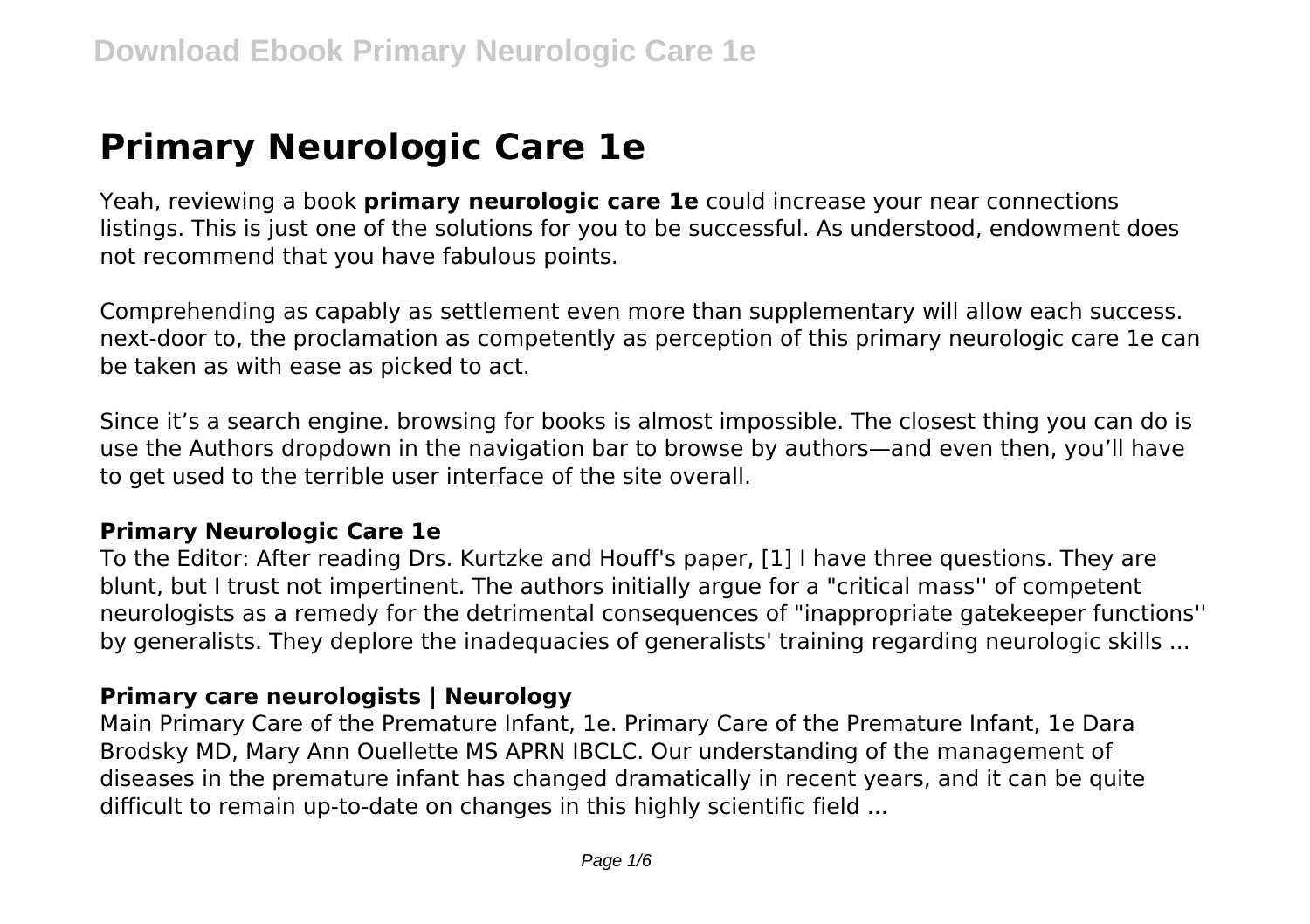# **Primary Care of the Premature Infant, 1e | Dara Brodsky MD ...**

Your primary care doctor can help you examine your symptoms and decide if you need to see a neurologist. 10. Sleep problems. While we know many obvious causes of sleep problems, going to bed too late, having a condition like sleep apnea or anxiety, nightmares, or others, some sleep problems are neurological disorders.

#### **Should You See a Neurologist? | University of Utah Health**

Saunders Manual Of Neurologic Practice 1e PAGE #1 : Saunders Manual Of Neurologic Practice 1e By EL James - saunders manual of neurologic practice evans randolph w isbn 9780721697611 kostenloser versand fur alle bucher mit versand und verkauf duch amazon saunders manual of neurologic practice saunders manual of neurologic practice jellinger ka ...

# **Saunders Manual Of Neurologic Practice 1e [PDF, EPUB, EBOOK]**

The occurrence of neurologic complications in the intensive care units (ICUs) is one of the major risks in management of patients. These sequels may be caus ...

# **Journal of Archives in Military Medicine | Neurological ...**

The Primary Care and Community Neurology Society is a growing organisation of likeminded healthcare professionals, and partnering organisations including companies and charities who all share a desire to drive up the standard of services to improve neurology care across primary care and the wider neurology community

#### **About us – Primary Care & Community Neurology Society**

An appropriate questionnaire was designed according to the ICHD-II criteria for all types of primary headaches and the computerized system provided diagnosis based on the criteria. The software was tested by analyzing 80 patients, recruited from an outpatient headache clinic, affected by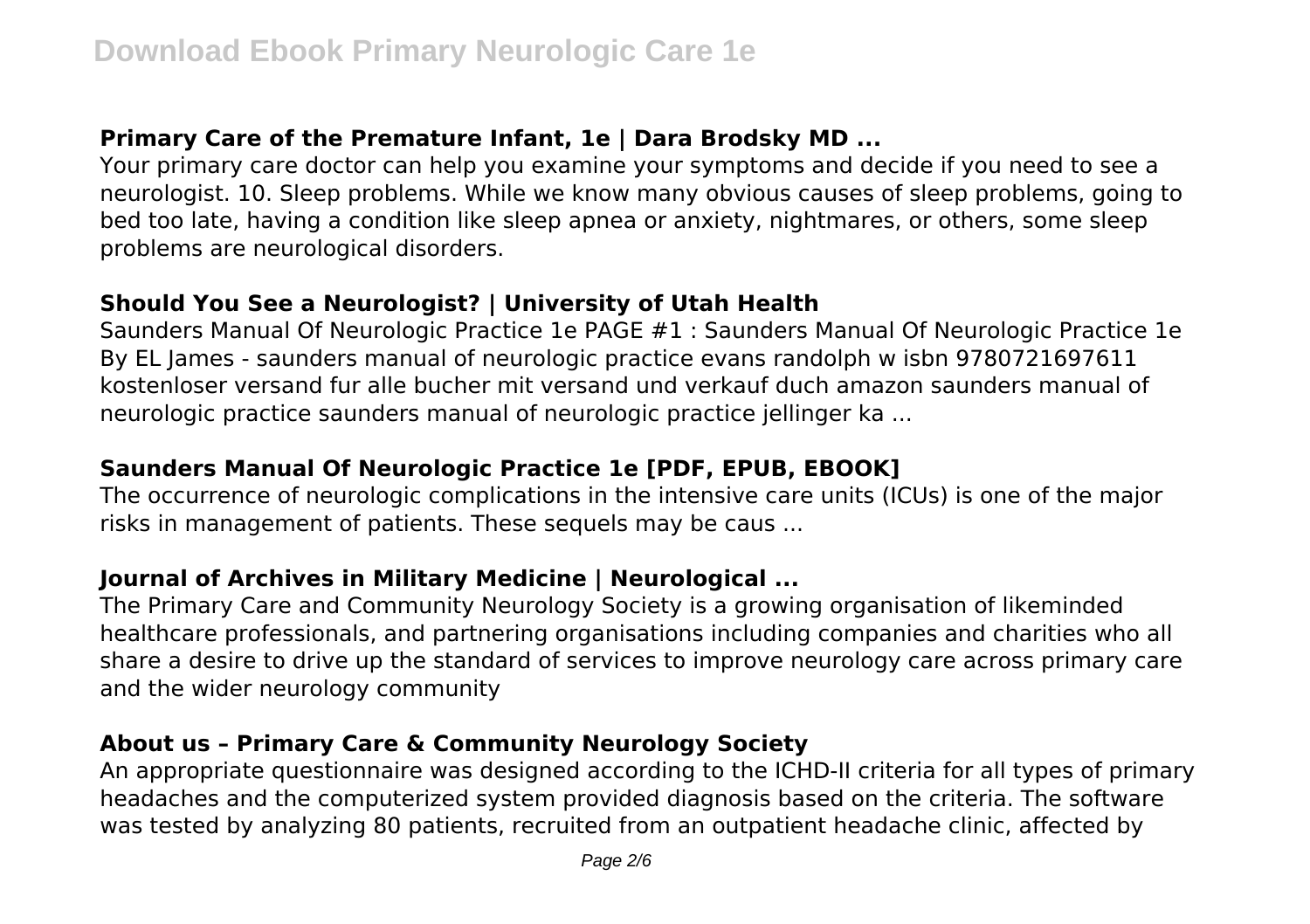primary headache.

# **A computerized expert system for diagnosing primary ...**

Northside Primary Care Inc. 11820 Northfall Ln Ste 1103, Alpharetta, GA, 30009 Saima Khurram Md. 145 Riverstone Ter Ste 102, Canton, GA, 30114 PREMIER NEUROLOGICAL CARE. 101 HARMONY LAKE DR, CANTON, GA, 30115 Average office wait time. Office cleanliness Courteous staff Scheduling flexibility Premier Neurological Care ...

#### **Saima Khurram, Premier Neurological Care - Neurology ...**

Principles of primary survey and resuscitation in cases of pediatric trauma. ... Disability and Neurologic Status, assessment of signs of increased intracranial pressure and impending cerebral herniation; and E: Exposure while preventing hypothermia. Implementing these assessment and management priorities can result in more favorable outcomes.

# **Principles of primary survey and resuscitation in cases of ...**

Amir Azadi, MD. Oncologist Neuro-Oncology (602) 406-6262. Amir Azadi, MD, is a medical oncologist specializing in neuro-oncology and an assistant professor in the Department of Neurology at Barrow Neurological Institute.

#### **Amir Azadi, MD - Barrow Neurological Institute**

ders seen in primary care. Case 1 Mr. Frederick is a 66-year-old African American male who presents with complaints of (c/o) fatigue, increased shortness of breath that worsens with walking or activity, and "just feeling bad." Mr. Frederick has not been to a primary care provider in "about 10 years." States he went to the emergency ...

# **NOT FOR SALE OR DISTRIBUTION Chapter 5 NOT FOR SALE OR ...**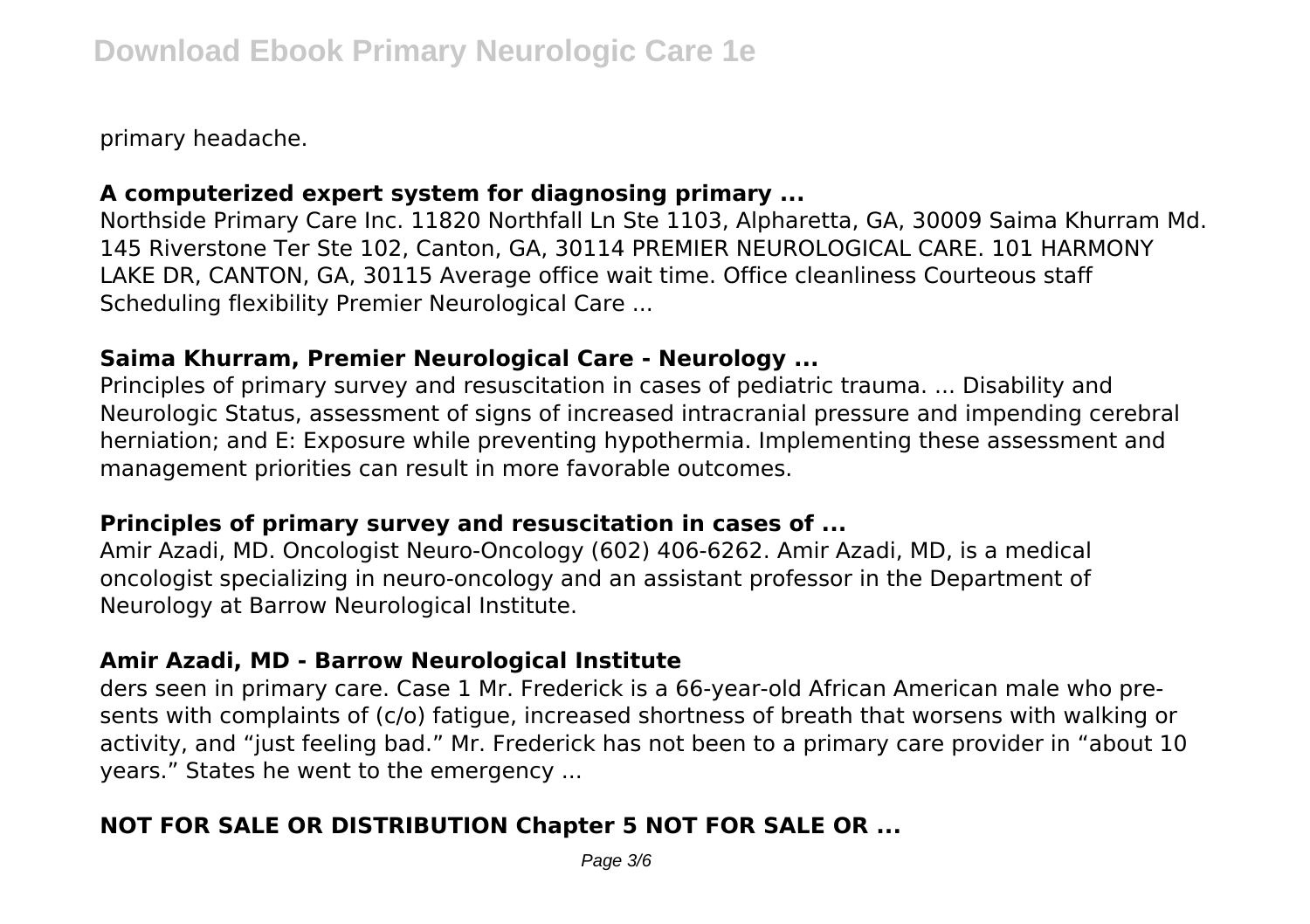Primary Care of the Premature Infant 1st Edition by Dara D. Brodsky MD (Author), Mary Ann Ouellette MS APRN IBCLC (Author) 5.0 out of 5 ... Review helpful guidelines on feeding and growth, neurologic outcomes, developmental problems, retinopathy of prematurity, bronchopulmonary dysplasia, and much more. ...

# **Primary Care of the Premature Infant: 9781416000396 ...**

Neurologic Complications of Cancer Therapy, 1e. by Patrick Y. Wen MD, David Schiff MD, Eudocia Quant Lee MD MPH. Product Details: Hardcover: 442 pages Publisher: Demos Medical; 1 edition (September 28, 2011) Language: English ISBN-10: 1936287072 ISBN-13: 978-1936287079 Amazon Price: \$129.00 Points to download: 130 Points Format: Original Publisher PDF File Size: 4.5 MB

# **Neurologic Complications of Cancer Therapy, 1e (Original ...**

Critical care neurology has generated interest both because of the urgency to understand acute brain injury and because acute interventions could improve outcomes. Unifying themes include intervention without delay and early recognition of the potential for deterioration of the patient. While monitoring devices offer useful prognostic indicators, conducting a thorough clinical neurologic ...

# **Critical care neurology | Neurology Clinical Practice**

Delong's The Neurologic Examination, 8e ... Issues of Cancer Survivorship: An Interdisciplinary Team Approach to Care, 1e Joint Motion and Function Assessment: A Research-Based Practical Guide ... Primary Care Medicine: Office Evaluation and Management of the Adult Patient

# **Advanced Search | Made Incredibly Easy! | Health Library**

Subclinical Hypothyroidism in Primary care practice - Part 2. The dilemma of subclinical hypothyroidism in primary care practice - Part 2. In part two today, we are going to address the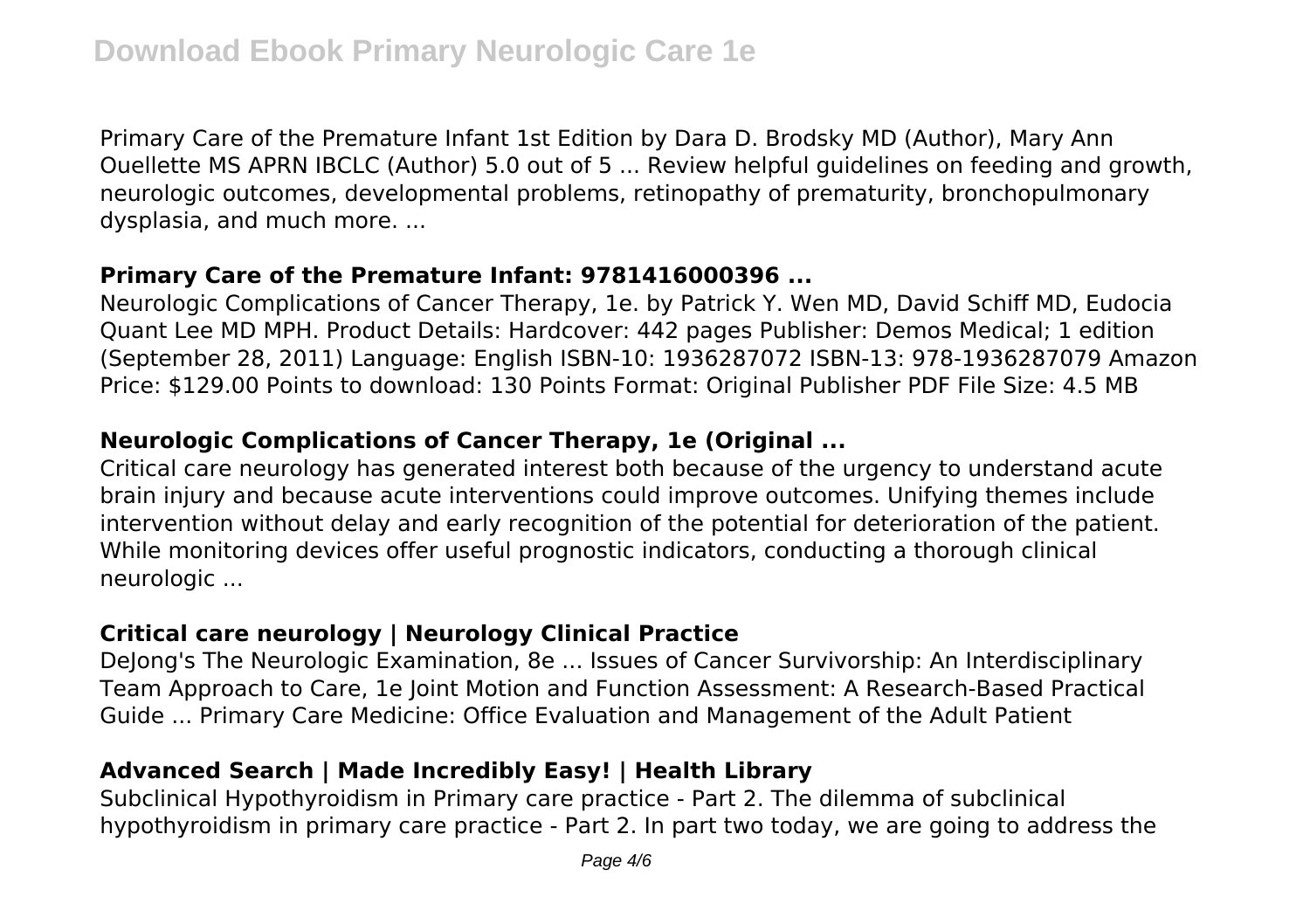following questions: 1- Neurologic manifestations of overt hypothyroidism. 2- Is my patient neurologic symptom due to subclinical hypothyroidism

# **Neurology in Primary Care**

The home care nurse is an integral part of an interdisciplinary team and is uniquely positioned to act as liaison between care partners across the medical spectrum and across institutions.

# **(PDF) Psychiatric Nursing Diagnosis List; based on the ...**

Description: Critical Care Neurology, Part II: Neurology of Critical Illness focuses on the care specialists and general neurologists that consult in the ICU and their work with patients in acute, lifethreatening situations who are dealing with neurologic or neurosurgical crises emanating from either a preexisting neurologic syndrome or from a new neurologic complication appearing as a result ...

# **Critical Care Neurology Part II, Volume 141: Neurology of ...**

Neurology. Your one source of clinical knowledge to improve patient outcomes. ClinicalKey's Neurology Package gives you access to critical information like: Bradley's Neurology in Clinical Practice, Neurologic Clinics & Swaiman's Pediatric Neurology – the core medical resources you need to make informed, confident decisions.

# **Neurology - ClinicalKey**

Findings In a case series of 4 children with COVID-19 and neurological symptoms, all 4 patients had signal changes in the splenium of the corpus callosum on neuroimaging and required intensive care admission for the treatment of COVID-19 pediatric multisystem inflammatory syndrome.